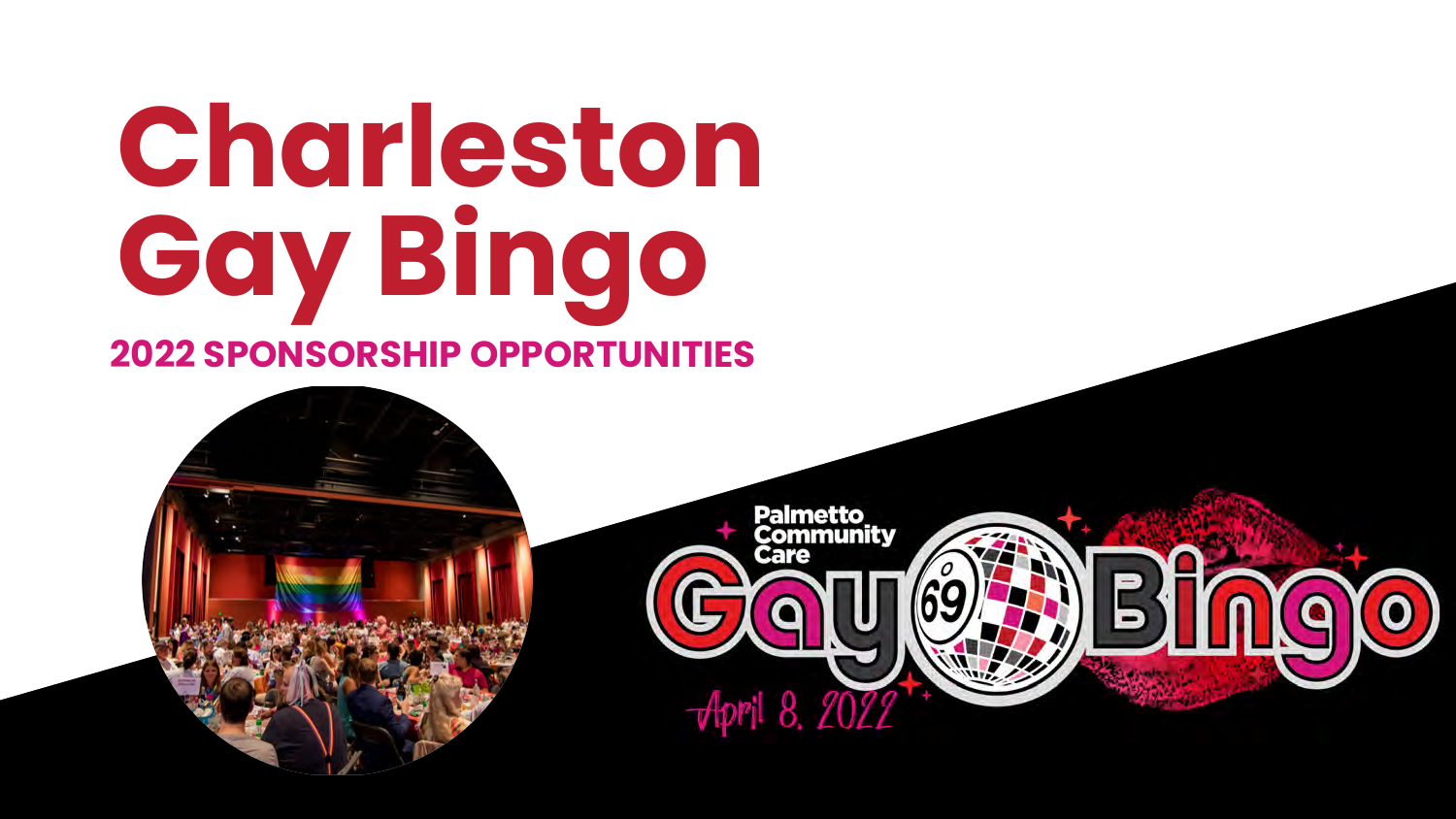# **About Gay Bingo**

Get ready for Gay Bingo, where a winner is never a straight line and everyone has a ball!

Gay Bingo - a marquee fundraising event for Palmetto Community Care - is Friday, April 8 at the Charleston Convention Center in North Charleston. This evening of fun and frivolity will pair with an important message to our community - the HIV $/$ AIDS epidemic is still affecting many in our community, LGBTQ and straight alike. This event will not only be a successful fundraising event, but an exercise in awareness, tolerance and advocacy for our entire Lowcountry community.

**Friday, April 8, 2022**

### **Doors Open at 5pm**

**Games and Program run from 6pm until 11PM** 

www.charlestongaybingo.org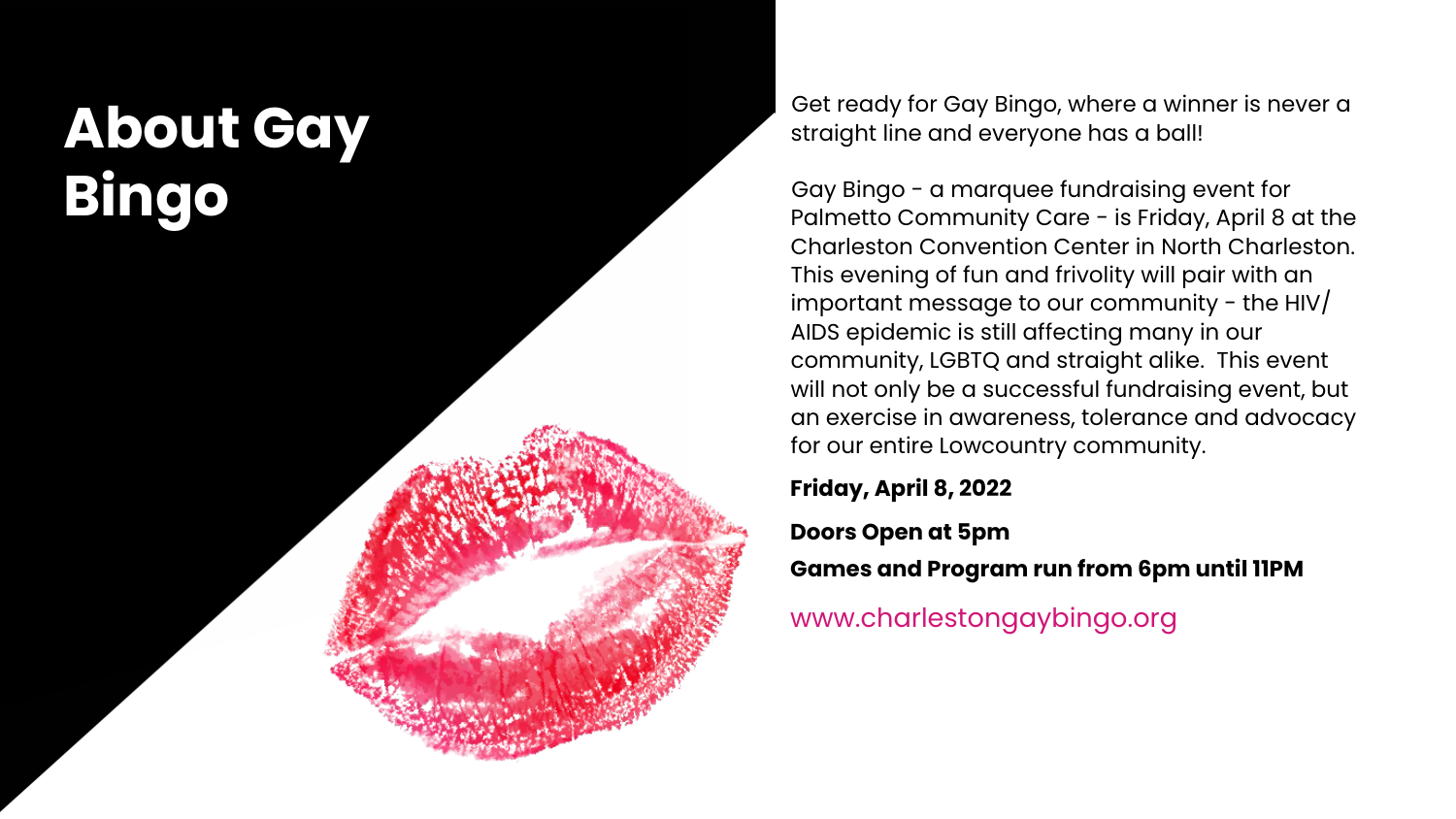# **SUPPORT A GREAT CAUSE**

**All proceeds from Charleston Gay Bingo will go directly to Palmetto Community Care.** As a 501(c)3 nonprofit organization, your sponsorship and contributions to this fundraising festival are tax deductible. You can rest assured your sponsorship dollars will remain in the Lowcountry and help PCC fulfill its mission dedicated to enhancing the quality of life for persons living with HIV and AIDS and to providing HIV prevention resources and programs for schools, churches, community organizations and workplaces in Charleston, Berkeley and Dorchester counties. Thank you for your consideration in becoming a partner in this amazing event and in our fight to help those living with and affected by HIV/AIDS!



**Palmetto Community** Care

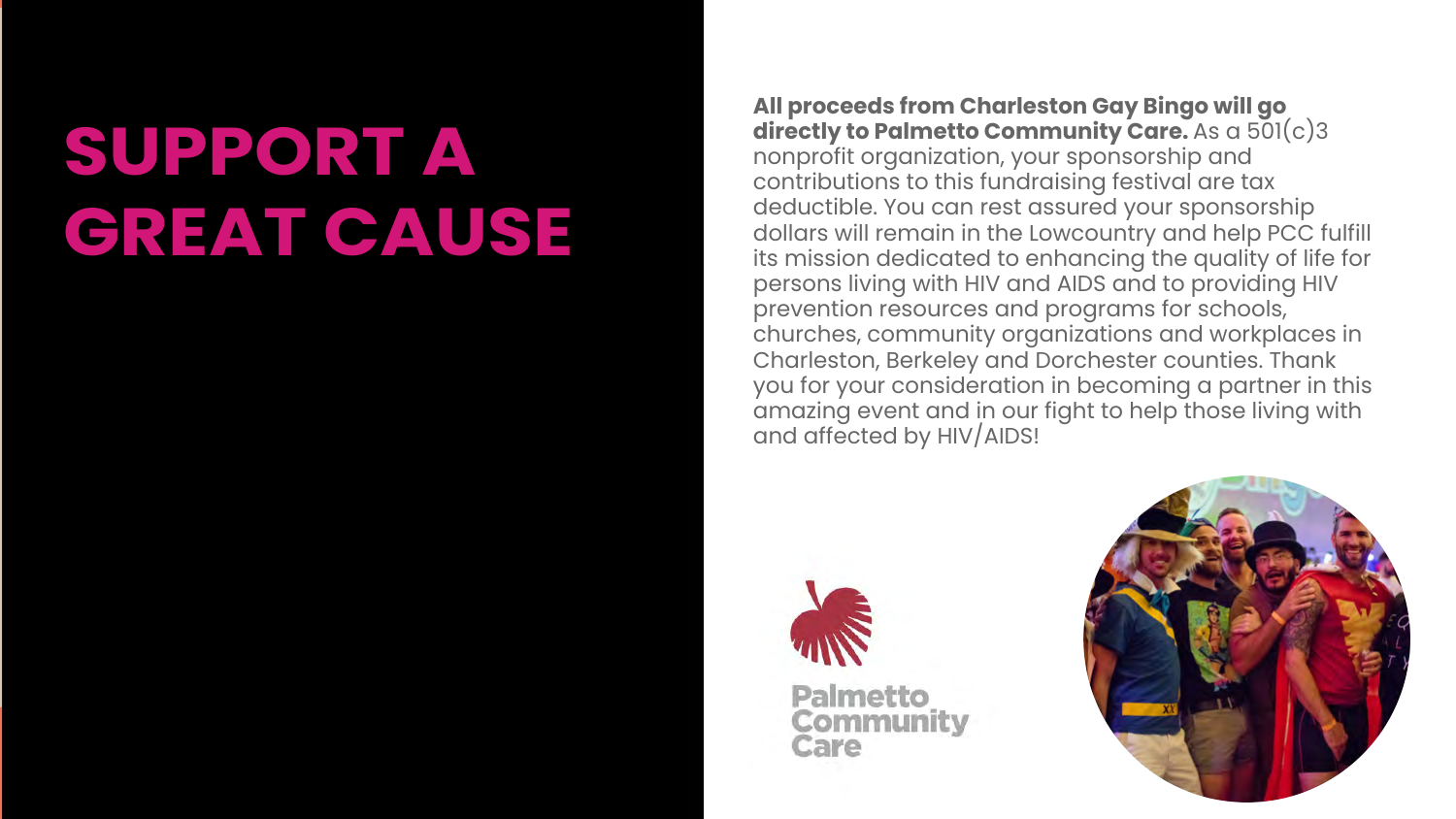# **OUR PARTNERSHIP PHILOSOPHY**

**While we may call supporters of Gay Bingo our "Sponsors" we truly consider them to be our partners.**  Through investment in our mission, you help make an amazing festival possible. Plus, your generosity allows us to do more in helping our clients and community live healthier, more sustainable lives. It has been our fundraising motto for more than 30 years to "support those who support us" and we believe in providing the highest level of visibility and benefits to our partners. This philosophy continues on into the 5th year of the Charleston Gay Bingo.

We will consider your support a contribution that is wisely placed, with expectations that we will provide you with the highest level of return. We understand ROI and we have created our Sponsorship Levels to help you achieve your own goals. Please know the following levels are guideposts. We are happy to make adjustments and tailor packages to your unique needs and wishes. We want to partner with you because we know that together we can achieve more.



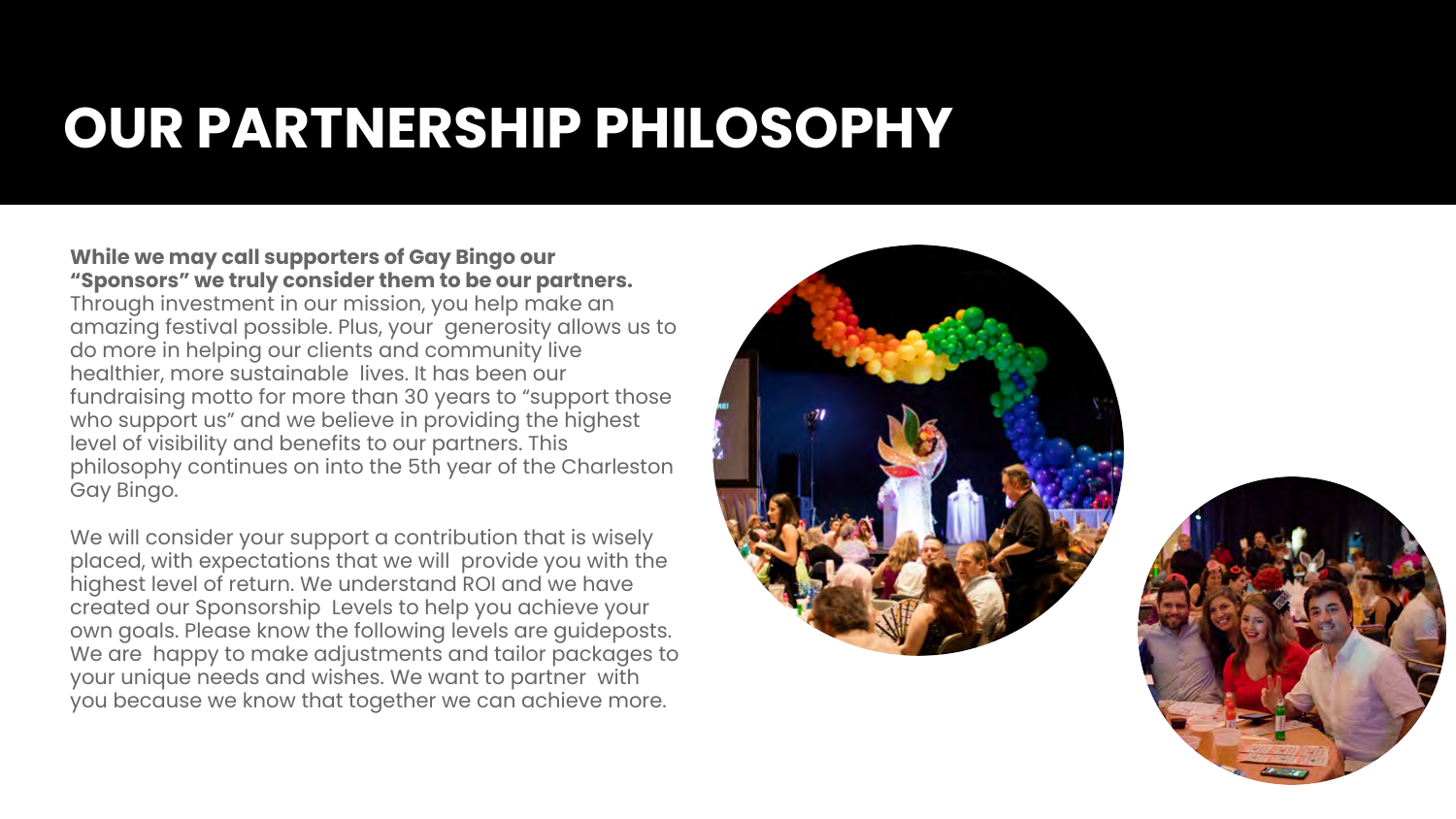# **PRESENTING SPONSOR** \$15,000

Presenting Sponsorship rights include top billing for the 2022 Charleston Gay Bingo. The event will be billed as: Charleston Gay Bingo Presented by (YOUR NAME HERE) in all usage and across all platforms. We will ensure our Presenting Sponsor will have the highest level of visibility through pre-event promotions, at event promotion and post-event wrap ups. Charleston Gay Bingo and the Presenting Sponsorship will provide you with months of positive media and audience connection that culminate in a successful event with thousands of locals and visitors. **ADDITIONAL BENEFITS & CONSIDERATIONS**

- Official Presenting Sponsor for 2022 Gay Bingo
- Maximum of 1 Presenting Sponsor
- Name/Logo inclusion as Presenting Sponsor for all press, web, and print media
- Website  $-$  Logo inclusion with clickable sponsor banner on the Bingo homepage, special feature with logo and corporate bit
- Event E-Newsletter Sponsor feature (1X), sponsor logo section (all), post-event thank you (logo inclusion with mention)
- Opportunity for 2 min advert to play during event
- Social Media Minimum 4 posts
- Presenting Sponsor Logo included in Charleston Magazine Ad & Charleston City Paper
- 2 Satin Level Tables with seating for 10 at each
- PCC CEO and Director of Programs will each host one of your tables
- Sponsor Display Area 10x10 footprint, (1) table, (2) chairs, and up to (2) banners in prominent spot at the event
- Minimum 2 live mentions from the state and 1 featured mentions from our Hostess, Miss Patti O'Furniture
- Event Photos use of event photos for promotional use
- Full page ad in program

# **OVERVIEW OF SPONSORSHIP LEVELS**

Our sponsorship levels have been created to cultivate the highest level of exposure and communication to over 1,500 guests at Charleston Gay Bingo. Remember we are happy to adjust benefits and considerations to customize a package that helps your business achieve your goals.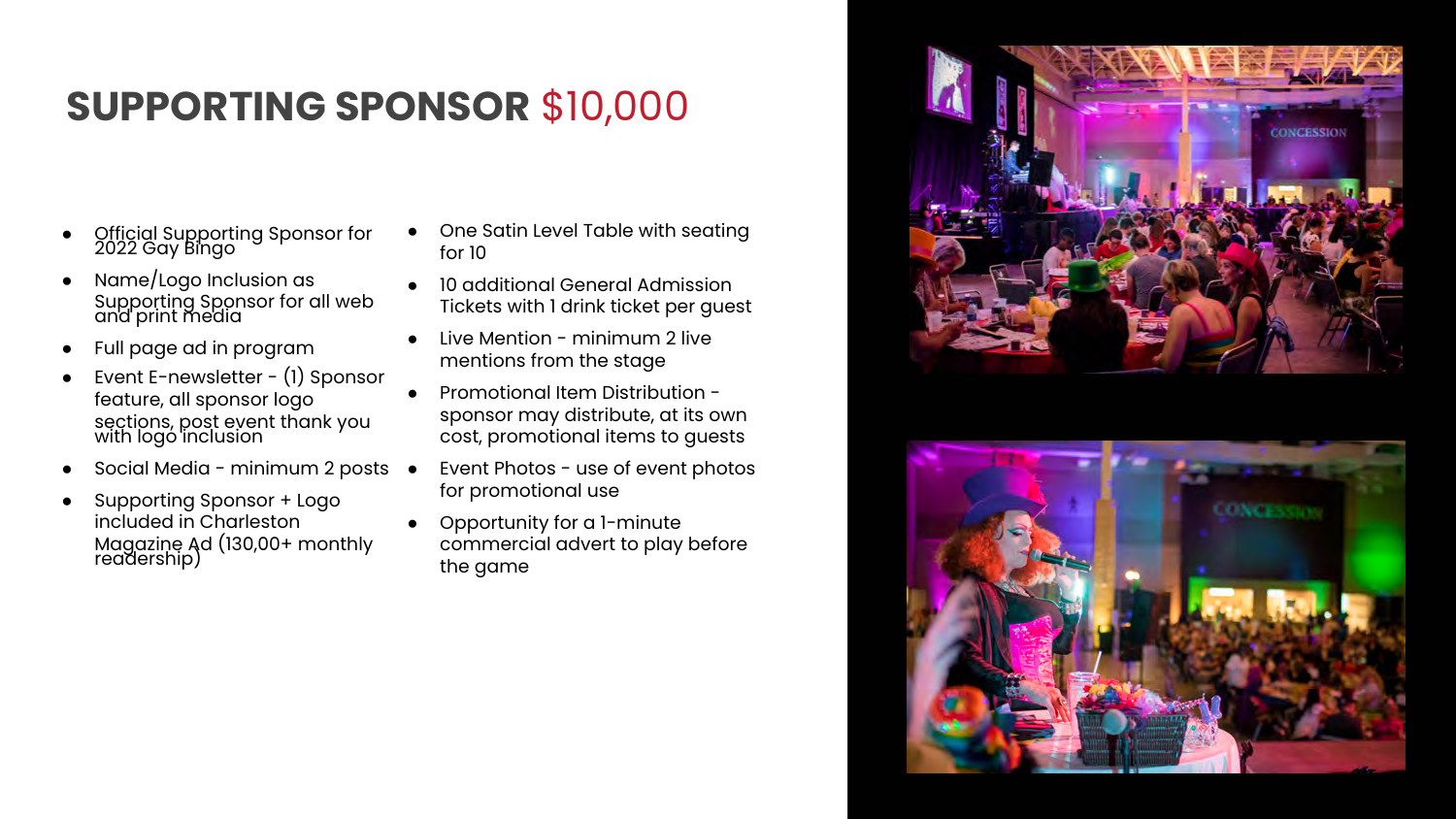# **About Gay Bingo**

Get ready for Gay Bingo, where a winner is never a straight line and everyone has a ball!

Gay Bingo - a marquee fundraising event for Palmetto Community Care - is Friday, April 8 at the Charleston Convention Center in North Charleston. This evening of fun and frivolity will pair with an important message to our community - the HIV/ AIDS epidemic is still affecting many in our mmunity, LGBTQ and straight alike. This event I not only be a successful fundraising event, but exercise in awareness, tolerance and advocacy our entire Lowcountry community.

day, April 8, 2022

ors **Open at** 5pm

mes and Program run from 6pm **until** 11**PM** 

ww.charlestongaybingo.org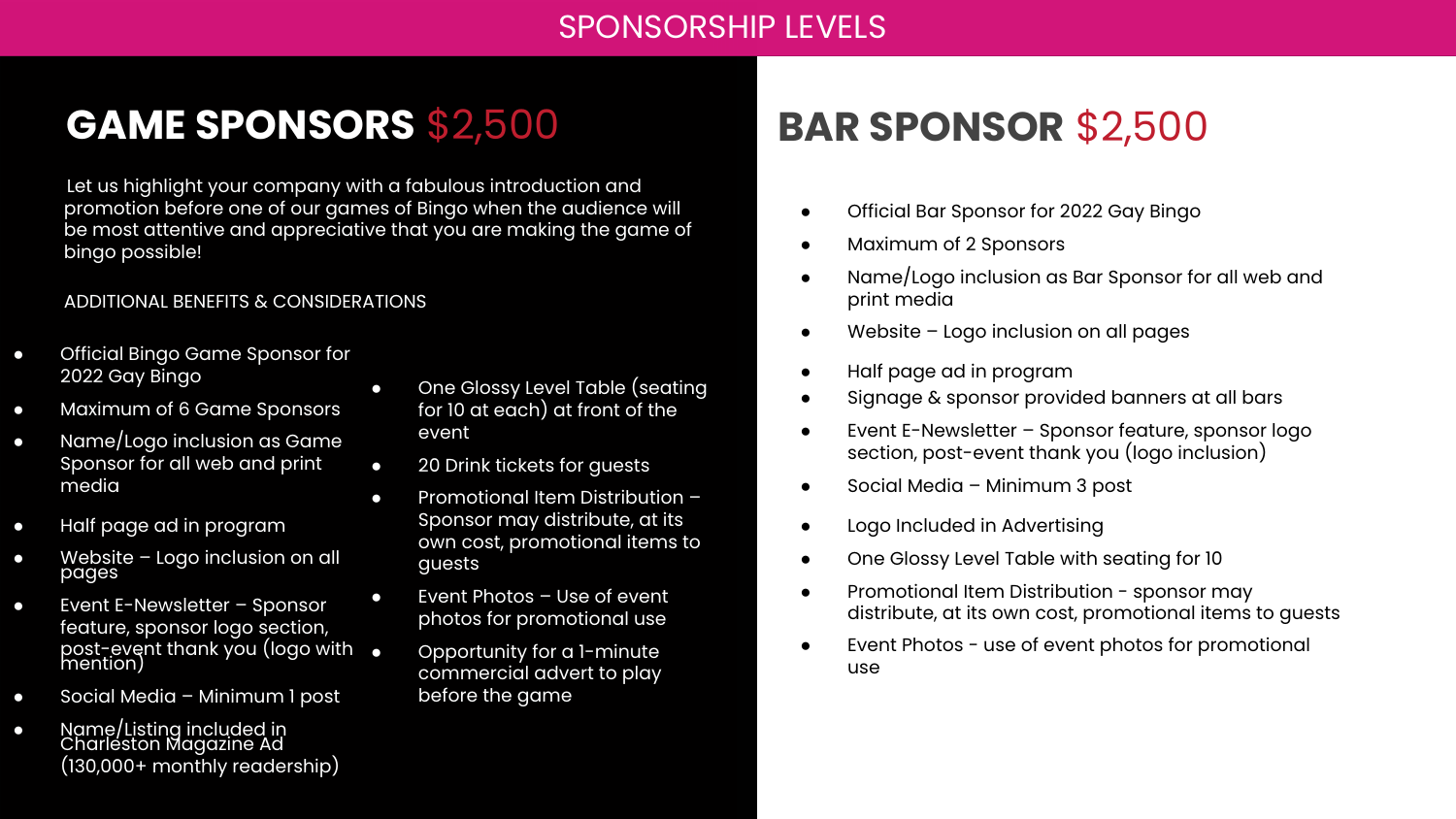## SPONSORSHIP LEVELS

## **PREVENTION HERO SPONSOR** \$2,000

Help Palmetto Community Care in our efforts to prevent new HIV infections here in the Lowcountry! We will work with you to craft specialized preventionfocused moments during Gay Bingo to maximize your impact and highlight your generosity and commitment to our work and programs!

#### **ADDITIONAL BENEFITS & CONSIDERATIONS**

- Official Prevention Hero Sponsor for 2022 Gay Bingo
- Maximum of 1 Prevention Hero Sponsor
- Name/Logo inclusion as Prevention Hero Sponsor for all web and print media
- Event E-Newsletter Sponsor feature, sponsor logo section, post-event thank you (logo inclusion)
- Social Media minimum 2 posts
- Name/Listing inclusion in Charleston Magazine Ad (130,000+ monthly readership
- One Matte Level Table with seating for 10
- Promotional Item Distribution Sponsor may distribute, at its own cost, promotional items to guests
- Event Photos Use of event photos for promotional use

# **PHOTO BOOTH SPONSOR** \$2,000

Your logo and branding will be used on all printed and digital photos taken at the Charleston Gay Bingo Photo Booth. Celebrate with a constant stream of selfie loving attendees who want to capture fun memories and then share across their personal social media platforms.

#### **ADDITIONAL BENEFITS & CONSIDERATIONS**

- Official Photo Booth Sponsor for 2022 Gay Bingo
- Maximum of 1 Photo Booth Sponsor
- Logo on all printed and digital photos from Photo Booth (free for attendees)
- Name/Logo inclusion as for all web and print media
- Half page ad in program
- Website Logo inclusion on Sponsor
- Event E-Newsletter Sponsor feature, sponsor logo section, post-event thank you (logo with mention)
- Social Media minimum 2 posts
- One Matte Level Table with seating for 10
- Promotional Item Distribution -Sponsor may distribute, at its own cost, promotional items to guests
- Event Photos Use of event photos for promotional use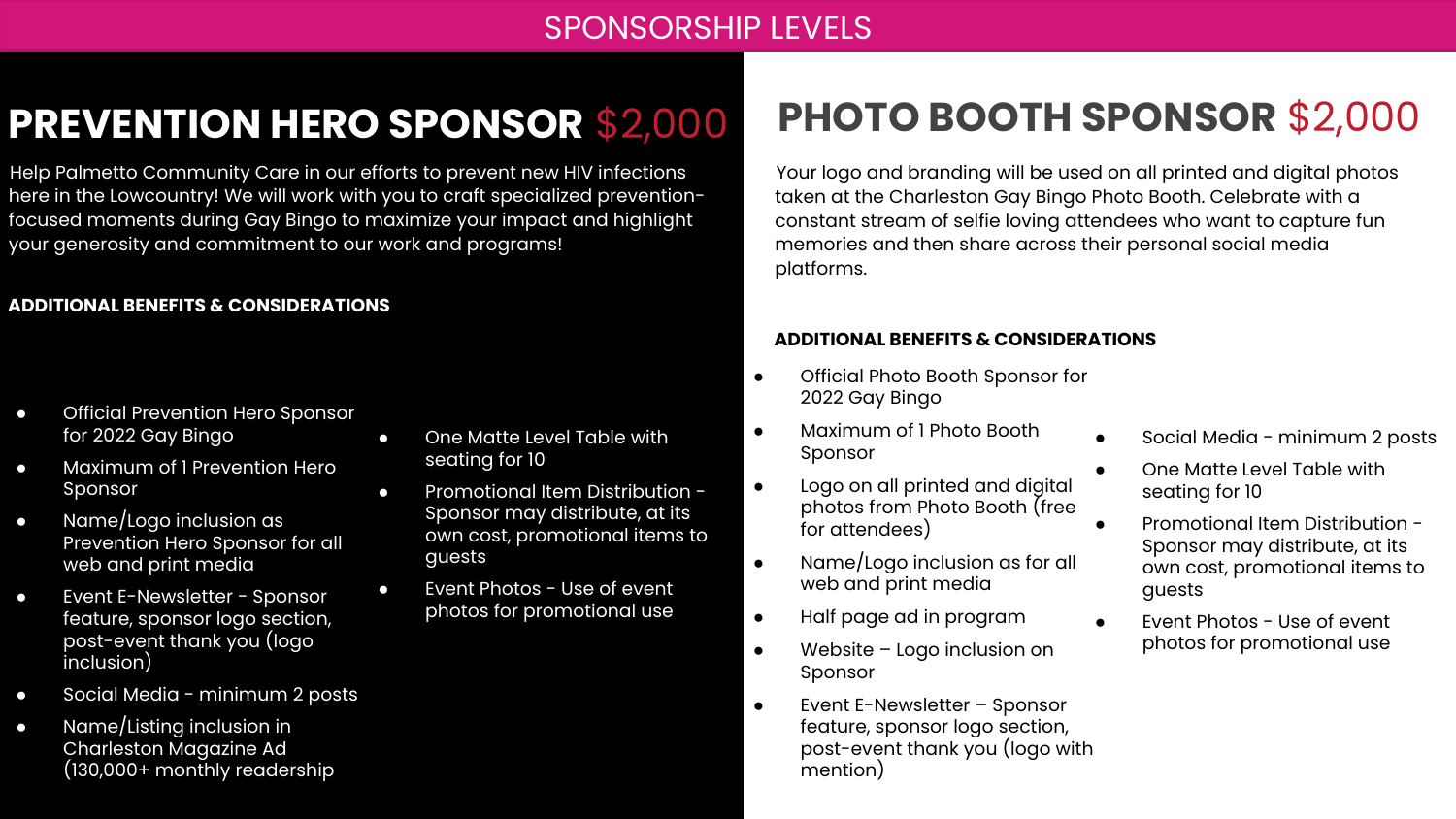## SPONSORSHIP LEVELS

## **WRIST BAND SPONSOR** \$1,500

- Official Wristband Sponsor for 2022 Gay Bingo
- Maximum of Sponsor
- Logo on all for all indivi
- Half page a
- Name/Logo web and pi
- $\bullet$  Website Logo inclusion  $\bullet$ Sponsor
- $\bullet$  Event E-Neys feature, spo post-event mention)



# **TICKET SPONSOR** \$2,000

- Official Ticket Sponsor for 2022 Gay Bingo
- Maximum of 1 Ticket Sponsor
- Logo on all tickets, required for entry
- Half page ad in program
- Name/Logo inclusion as for all web and print media
- Website Logo inclusion on Sponsor
- Event E-Newsletter Sponsor feature, sponsor logo section, postevent thank you (logo with mention)
- Social Media Minimum 2 posts
- Logo included in Charleston Magazine Ad (130,000+ monthly readership)
- 5 General Admission tickets
- Promotional Item Distribution Sponsor may distribute, at its own cost, promotional items to guests
- Event Photos  $-$  Use of event photos for promotional use



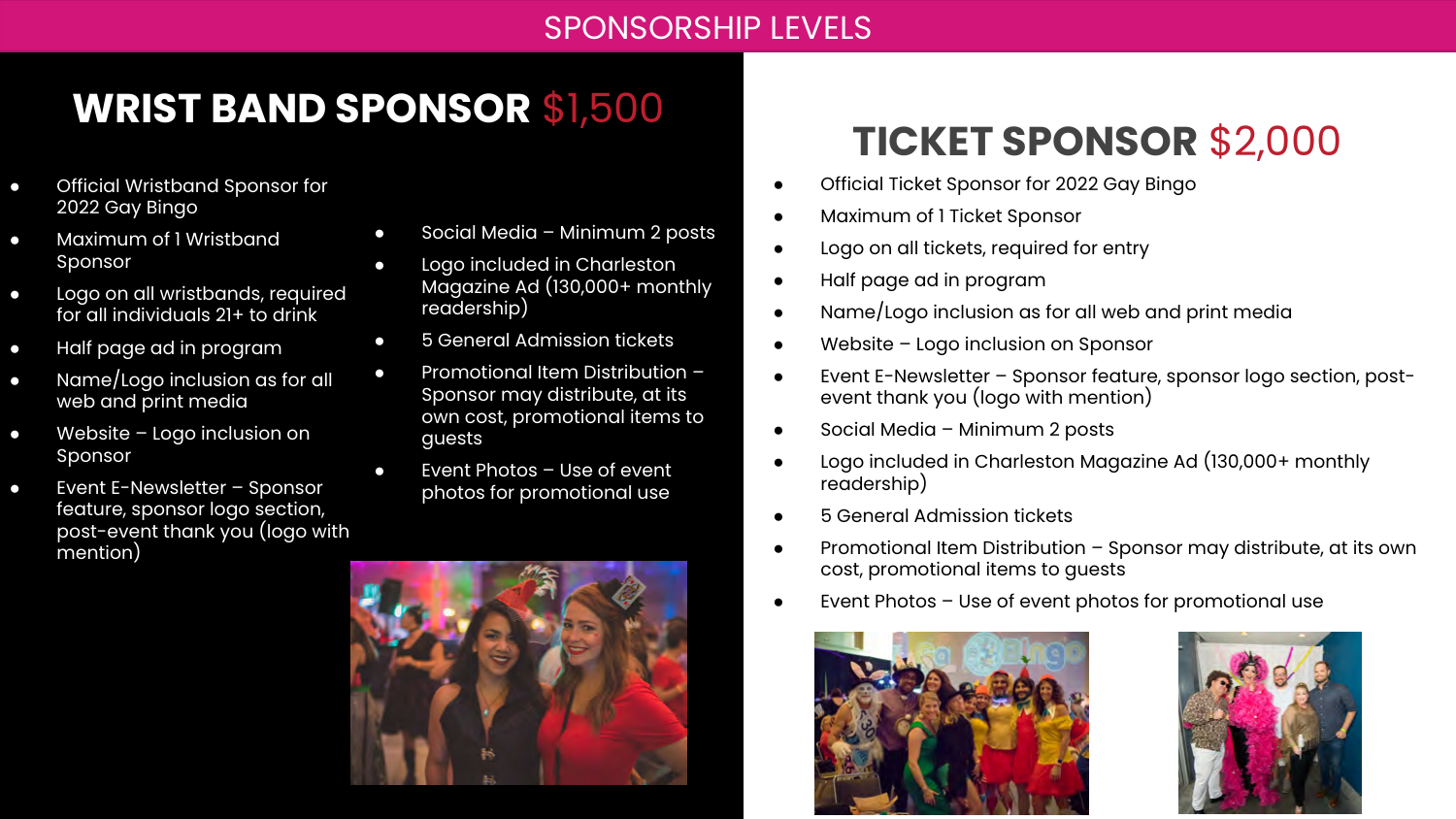### SPONSORSHIP LEVELS

## **HOST COMMITTEE** \$1,000

- Official Host Committee Supporter for 2022 Gay Bingo
- Name/Logo Inclusion as Host Committee Member for all web and print media
- Name listed on the event website, in PCC Annual Report, and on event print materials
- Event E-Newsletter –feature (1X), Host Committee section (all), postevent thank you (name inclusion)
- Name/Listing included in Charleston Magazine Ad (130,000+ monthly readership)
- One Matte Level Table (seating for 10 at each) at front of the event.
- Promotional Item Distribution Sponsor may distribute, at its own cost, promotional items to guests
- Event Photos Use of event photos for promotional use



## **TABLE SPONSORSHIP OPPORTUNITIES**

#### Satin Reserved Table for 10 | \$2,000

Your Contribution at the Satin Reserved Table Sponsor Level includes special recognition in advertising and at the event, a Reserved Table at Gay Bingo with a dedicated table for 10, Pre & At-Event promotion, front row seating, complimentary cocktails and server for your table, catered savory and sweet plates at your table, and a night of fabulous fun and entertainment.

### Glossy Reserved Table for 10 | \$1,000

Your Contribution at the Glossy Reserved Table level includes special recognition in advertising and at the event, a Reserved Table at Gay Bingo with a dedicated table for 10, choice of local craft beer or wine for the table, snacks, and sweets for the table, super-premium seating, and a night of fabulous fun and entertainment.

### Matte Reserved Table for 10 | \$600

Your Reserved Table at Gay Bingo includes special recognition at the event, a dedicated table for 10, one free drink for each table member, premium seating, and a night of fabulous fun and entertainment together with your group. You may also purchase a Reserved Table by calling (843) 747-2273.

For information on tables and tickets, visit: charlestongaybingo.org or email rreams@palmettocare.org to reserve yours today.